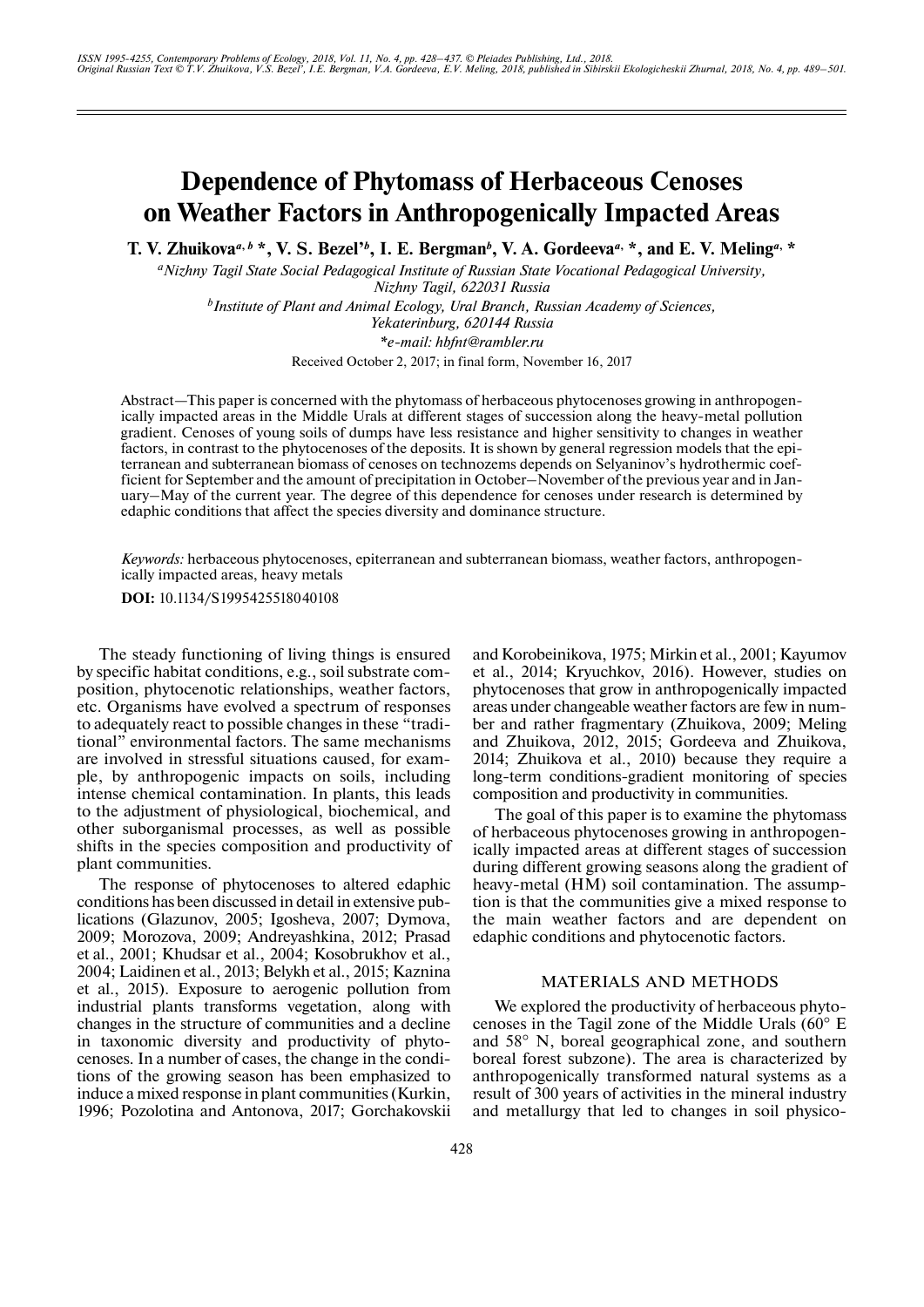| Plots     | Z,<br>rel.units. | Soil group | Type                   | Available microelements, µg/g |                          |            |             |                        |             |            |            |                    |
|-----------|------------------|------------|------------------------|-------------------------------|--------------------------|------------|-------------|------------------------|-------------|------------|------------|--------------------|
|           |                  |            | of<br>phytoce<br>nosis | $Cd^{2+}$                     | $Co2+$                   | $Cr^{3+}$  | $Cu2+$      | $\text{Fe}^{3+}$       | $Mn^{2+}$   | $Ni2+$     | $Pb^{2+}$  | $Zn^{2+}$          |
| <b>BG</b> | 1.0              | agrozem    | meadow                 | $0.2 \pm$                     | $6.5 \pm$                | $13.1 \pm$ | $12.6 \pm$  | $788.9 \pm$            | $291.6 \pm$ | $13.0 \pm$ | $8.1 \pm$  | $17.5 \pm$         |
|           |                  |            |                        | 0.96                          | 0.85                     | 0.78       | 0.89        | 50.9                   | 27.2        | 0.86       | 0.91       | 1.61               |
| $B-1$     | 3.3              |            |                        | $1.3 \pm$                     | $16.8 \pm$               | $20.0 \pm$ | $38.6 \pm$  | $964.5 \pm$            | $359.0 \pm$ | $18.0 \pm$ | $13.2 \pm$ | 58.1 $\pm$         |
|           |                  |            |                        | 0.00                          | 0.21                     | 0.46       | 0.59        | 1.65                   | 9.37        | 0.32       | 0.18       | 1.10               |
| $B-2$     | 6.2              | technozem  |                        | 0.9 <sub>±</sub>              | 14.5 $\pm$               | $7.8 \pm$  | $101.6 \pm$ | $841.1 \pm$            | $375.2 \pm$ | $7.4 \pm$  | $38.8 \pm$ | 262.7 <sub>±</sub> |
|           |                  |            |                        | 0.08                          | 3.63                     | 1.08       | 11.13       | 13.23                  | 54.02       | 1.37       | 4.91       | 39.56              |
| $I-1$     | 22.8             |            | grasses                | $1.5 \pm$                     | $124.2 \pm$              | $7.1 \pm$  | 951.5±      |                        | 2364.9      | $7.8 \pm$  | $12.4 \pm$ | $391.0 \pm$        |
|           |                  |            |                        | 0.47                          | 17.79                    | 2.26       | 236.10      |                        | ± 93.52     | 1.30       | 3.88       | 125.92             |
| $I-2$     | 30.0             |            |                        | $2.8 \pm$                     | $\overline{\phantom{m}}$ | $51.9 \pm$ |             | $194.6 \pm 2736.6 \pm$ |             |            |            | $850.4 \pm$        |
|           |                  |            |                        | 0.44                          |                          | 3.44       | 6.60        | 85.36                  |             |            |            | 18.26              |
|           |                  |            |                        |                               |                          |            |             |                        |             |            |            |                    |

**Table 1.** Concentrations of labile forms of HMs in soil samples under research (*М* ± *m*) (as of 2011)

*Z* is the total toxic load, *M* is the arithmetic mean, *m* is the error of the arithmetic mean,  $n \ge 10$ ; and "–" denotes missing data.

chemical properties, including the deposition of HMs in soils.

The chemical composition of soils was examined in accordance with the certified methods of analysis in the laboratory at the Institute of Plant and Animal Ecology, Ural Branch, Russian Academy of Sciences (Certificate to Accreditation no. *ROSS* RU. 0001.515630). Soil sampling and analysis of HM content in soils was conducted in accordance with *GOST* 17.4.3.01 and methodological requirements (*Metodicheskie rekomendatsii*…, 1981; *Vremennye metodicheskie rekomendatsii*…, 1983; *RD 52.18.191–89 Metodicheskie ukazaniya*…, 1990). The level of HM concentration was measured in acid-digested samples  $(5 \text{ M HNO}_3)$  as an extracting agent (soil : acid proportion is  $1:5$ ) (Table 1) with a flame Atomic Absorption Spectrometry procedure using an AAS Vario 6 spectrometer of Analytik Jena AG.

Anthropogenically transformed zones were established based on HM contents in soils and a calculated index of toxic load (Bezel' et al., 1998):

$$
Z = \frac{1}{n} \sum_{i}^{n} \frac{C_i}{C_{\delta}}, \text{ rel. units},
$$

where  $C_i$  and  $C_{\delta}$  are concentrations of toxic elements on metal contaminated plots and background plot and *n* is the number of chemical elements involved.

Names of the zones (background, buffer, and impact zones) are used in accordance with the UNEP nomenclature (Global…, 1973). The following plots were set up within the zones: background plots (BG:  $Z = 1$  rel. unit), buffer plots (B-1:  $Z = 3.3$  and B-2:  $Z = 6.2$  rel. units), and impact plots  $(I - 1: Z = 22.8$  and  $I-2: Z = 30$  rel. units).

Along with the levels of toxic load, the studied gradient is conjugate to a set of soil physicochemical properties, which allow assigning them to two groups, namely, *agrozem*s (BG and B-1) and *technozem*s (B-2, I-1, and I-2).

Agrozems are found on "deposits" (arable land not cultivated for over 25 years) and characterized by an intermediate base saturation ( $V = 76\%$ ), as well as an intermediate and low supply of labile phosphorous and sodium compounds and intermediate and low concentration of easily hydrolysable nitrogen. Technozems are found in anthropogenic landscapes (industrial dumps of 45 years and more). These young soils are formed by *burozem* and *lithozem* types of soilforming processes. The soils exhibit high base saturation of up to 99%; the exchange complex is dominated by calcium. The supply of exchangeable forms of phosphorous and sodium is high and very high; the nitrogen supply is low under weakly developed sod and high with the presence of sod.

By successional status, the herbaceous cenoses were identified as *meadow* type (BG, B-1, and B-2) and *grasses* type (I-1 and I-2). There are 78 species occurring in plant communities of the studied territory, which are members of 60 genera and 19 families. The communities on the plots in the background and buffer zones belong to Molinio–Arrhenathеretea class and correspond to a glycophytic variant of meadow vegetation type. Cenoses of the impact zones are transitional between the classes of Artemisietea vulgaris (ruderal biennial and perennial plants) and Agropyretea repentis (ruderal communities of perennial grasses, predominantly representative of a premeadow stage of progressive succession). We have previously elaborated on the edaphic conditions and phytocenoses of the area under research (Kaigorodova et al., 2013; Ivshina et al., 2014; Zhuikova et al., 2015; Bezel' et al., 2016).

The phytomass of the herbaceous cenoses was studied during the growing seasons of 2006 and 2009– 2012 and the period of the maximum stand development. There were ten  $25 \times 25$  cm quadrants set up at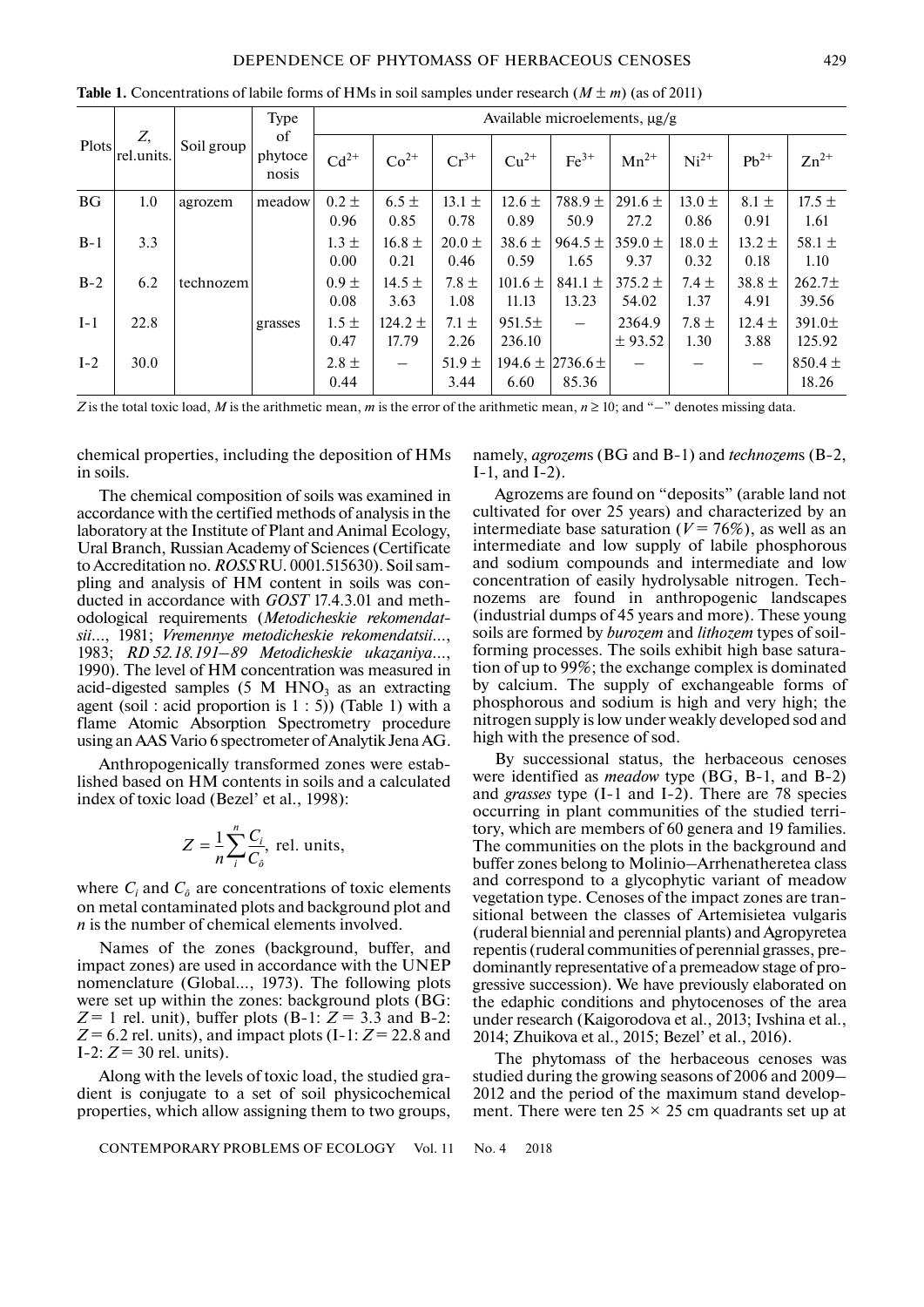$D1_{\alpha \pm \alpha}$ 

|                | 1. 1015            |                               |                    |                    |                    |  |  |  |  |
|----------------|--------------------|-------------------------------|--------------------|--------------------|--------------------|--|--|--|--|
| Growing season | agrozems           |                               | technozems         |                    |                    |  |  |  |  |
|                | <b>BG</b>          | $B-1$                         | $B-2$              | $I-1$              | $I-2$              |  |  |  |  |
|                |                    | Epiterranean biomass, $g/m^2$ |                    |                    |                    |  |  |  |  |
| 2006           | $280.0 \pm 46.3$   | $360.2 \pm 83.0$              | $235.6 \pm 34.5$   | $176.4 \pm 60.7$   |                    |  |  |  |  |
| 2009           | $215.0 \pm 30.4$   | $226.2 \pm 27.9$              | $196.1 \pm 34.3$   | $336.0 \pm 92.4$   | $371.4 \pm 54.8$   |  |  |  |  |
| 2010           | $310.8 \pm 35.5$   | $204.5 \pm 15.3$              | $279.6 \pm 32.3$   | $193.4 \pm 29.6$   | $334.1 \pm 49.3$   |  |  |  |  |
| 2011           | $252.7 \pm 56.8$   | $249.7 \pm 56.5$              | $113.7 \pm 23.1$   | $112.9 \pm 19.0$   | $115.7 \pm 17.2$   |  |  |  |  |
| 2012           | $277.0 \pm 23.0$   | $206.7 \pm 46.8$              | $198.3 \pm 42.6$   | $333.1 \pm 44.7$   | $206.7 \pm 49.9$   |  |  |  |  |
| $M \pm m$      | $267.11 \pm 15.96$ | $249.44 \pm 28.87$            | $204.65 \pm 27.35$ | $230.36 \pm 44.60$ | $257.00 \pm 58.84$ |  |  |  |  |
|                |                    |                               |                    |                    |                    |  |  |  |  |
| 2006           | $385.9 \pm 41.9$   | $401.9 \pm 82.5$              | $366.7 \pm 62.2$   | $237.7 \pm 27.8$   |                    |  |  |  |  |
| 2009           | $364.3 \pm 45.2$   | $350.1 \pm 56.6$              | $219.3 \pm 56.6$   | $221.6 \pm 50.3$   | $351.0 \pm 51.9$   |  |  |  |  |
| 2010           | $310.6 \pm 44.9$   | $284.5 \pm 59.4$              | $173.0 \pm 32.8$   | $90.8 \pm 9.5$     | $458.0 \pm 50.5$   |  |  |  |  |
| 2011           | $285.9 \pm 51.5$   | $334.4 \pm 66.7$              | $108.5 \pm 22.7$   | $78.4 \pm 12.6$    | $85.1 \pm 12.5$    |  |  |  |  |
| 2012           | $270.8 \pm 46.2$   | $204.4 \pm 45.5$              | $123.4 \pm 19.7$   | $187.5 \pm 23.2$   | $199.0 \pm 49.2$   |  |  |  |  |
| $M \pm m$      | $321.71 \pm 22.60$ | $315.03 \pm 33.45$            | $198.16 \pm 46.43$ | $163.21 \pm 33.16$ | $273.24 \pm 82.19$ |  |  |  |  |

**Table 2.** Phytomass of the cenoses in anthropogenically impacted areas during different growing seasons ( $M \pm m$ )

*М* is the arithmetic mean, *m* is the error of the arithmetic mean, and "–" denotes missing data.

3-m intervals in the studied phytocenoses. The method of monolith collection was used for sampling from a depth of 25 m (Shalyt, 1960; Kharitonov and Boikov, 1999; etc.). The plants within each quadrant were sorted by species. An air-dried epiterranean and subterranean biomass of all species from within the boundaries of the quadrants was evaluated in the laboratory.

For the weather factors that affect phytomass, we took the monthly average air temperatures, the sums of precipitation by months (mm), and Selyaninov's hydrothermic coefficient (HTC) (Romanova et al., 1993; The Encyclopedia…, 2005). The currently acting weather factors were analyzed starting from August of the previous year until July of the current year. We utilized data from the automated atmospheric condition monitoring of air and precipitation in Nizhny Tagil (station 2 in Sukholozhskii *poselok* of Dzerzhinskii district and station 4 in *Techposelok* of Tagilstroevskii district).

## *Statistical Analysis of the Results*

The dependence of phytomass on the edaphic condition gradient was analyzed using the Spearman rank correlation coefficient  $(R<sub>S</sub>)$ ; annual genetic variability was accessed through the Mahalanobis distance or generalized squared interpoint distance (SMD); a proportion of effect that the growing-season conditions and edaphic conditions produce on phytomass was determined using the analysis of variance.

The principal component analysis assisted in identifying the leading climatic factors that affect the epiterranean and subterranean biomass. For each contaminated zone, we determined its dependences on the climatic parameters, i.e., monthly average temperatures, amount of precipitations, and Selyaninov's hydrothermal coefficient (HTC). General regression models (GRMs) were used to estimate the combined effect of "plot × weather parameter" factors.

Statistical processing of data and illustration graph plotting was performed using standard Microsoft Excel 2007 and STATISTICA 8.0 software packages.

#### RESULTS

**Change in epiterranean and subterranean biomass along a soil condition gradient during different growing seasons.** The soil condition-gradient changes in phytomass of three main groups of herbaceous cenoses (forbs, legumes, and graminoids) have been analyzed in depth previously (Bezel' et al., 2016). In the present report, the same gradient is utilized to study the effects of weather factors on epiterranean and subterranean biomass of the communities while growing (Table 2). The epiterranean biomass of the considered herbaceous cenoses results from the production process and corresponds to their primary productivity. The subterranean biomass is reflective of the results of production process, along with the survival rate of the perennial parts of plants, and indicates the phytomass stock in total.

It has been established that a change in phytomass along the gradient of edaphic conditions differs with the growing season. In some years (2006 and 2011) this indicator, in terms of the studied gradient, decreases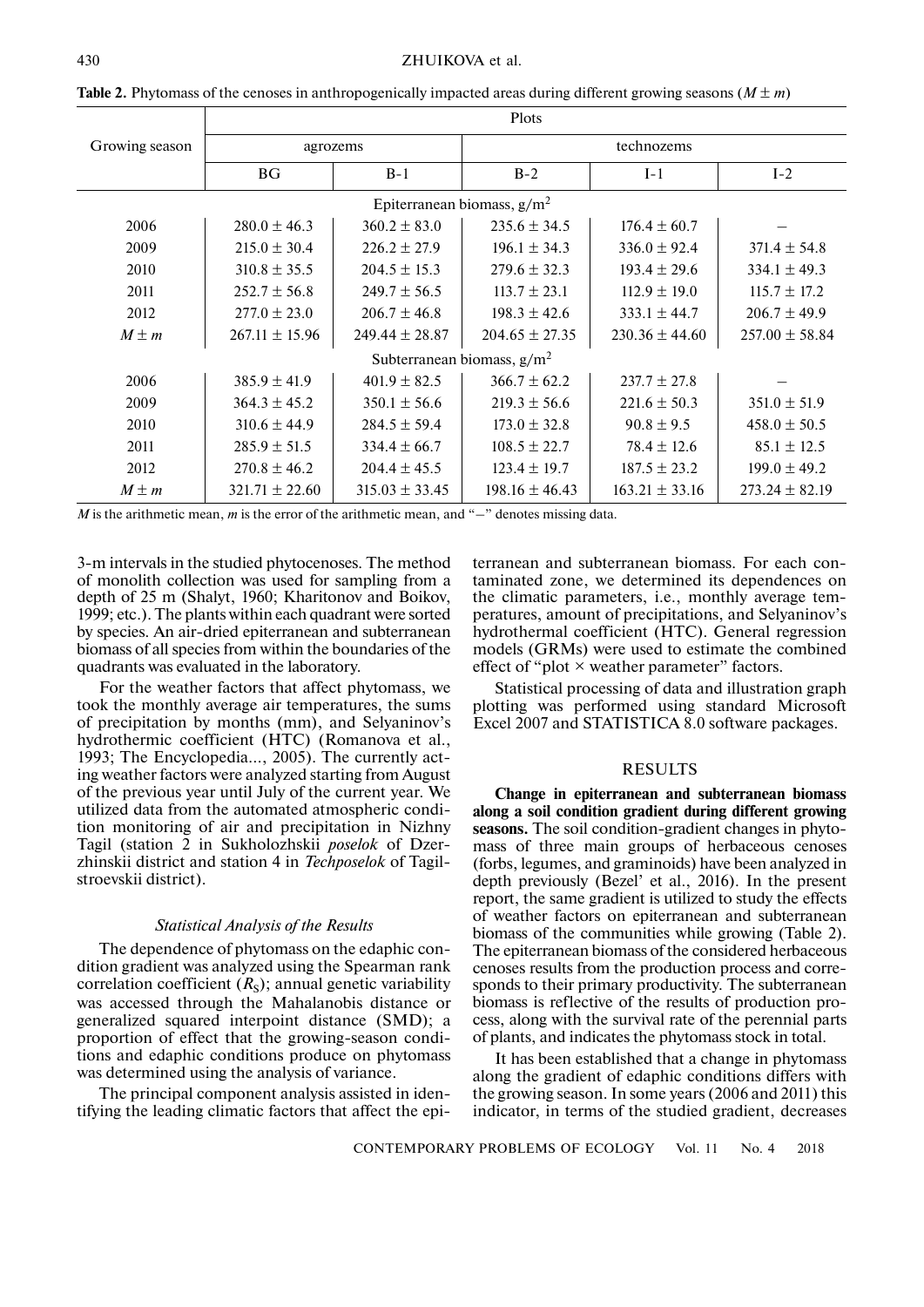(epiterranean  $R_s = -0.58$  and  $-0.38$ ,  $p \le 0.01 - 0.001$ and subterranean  $R_s = -0.62$  and  $-0.46$ ;  $p < 0.001$ ); in other years (2009) it significantly increases (epiterranean  $R<sub>S</sub> = 0.30$ ;  $p \lt 0.05$ ) or slight changes are observed (2010 and 2012: epiterranean  $R<sub>S</sub> = -0.03$  and  $-0.02$ ;  $p > 0.05$  and subterranean  $R_s = 0.06$  and 0.01;  $p > 0.05$ ). This fact can probably be explained by the different response of herbaceous cenoses growing in different edaphic conditions to the weather factors during the growing season.

The influence of edaphic factors and growing conditions on the phytomass of the cenoses was assessed using the two-factor analysis of variance (Table 3). Among the two factors analyzed, varying growth conditions (year) produce a stronger effect on epiterranean biomass, whereas subterranean biomass is, to a greater degree, affected by edaphic conditions. The effect of both factors is stronger on the subterranean sphere, as is indicated by the proportion of explained variation, than on the epiterranean one. It is an interaction between edaphic factors and growth conditions that largely contributes to the explained variation.

Squared Mahalanobis distances (SMDs) were calculated to estimate the annual genetic variability of phytomass of different cenoses. Each studied cenosis was analyzed separately; year was used as a grouping variable (Fig. 1).

It has been found that the communities on agrozems are characterized by a low level of annual genetic variability and by the similarity of epiterranean and subterranean biomass sensitivity to the weather factors, as indicated by MSD values. The phytocenoses on technozems are more sensitive, with the sensitivity of the subterranean biomass being higher than the epiterranean. This difference is likely due to the direct contact of soil with the subterranean sphere of plants, which is exposed to the toxic effect to the maximum degree. As the chemical contamination progresses, the sensitivity of herbaceous cenoses (as expressed by the phytomass indicator) to the weather factors increases and peaks in the community of the I-2 plot.

Communities on technozems display a nonlinear dependence of the phytocenoses' sensitivity to the weather factors on a toxic load level. For example, the B-2 and I-2 plots share a similar level of annual genetic variability of their phytomass, which does not significantly differ from the phytomass on agrozems, notwithstanding a significant difference between them in contamination levels of soils and successional age of the phytocenosis. The dependence of phytocenosis on weather factors sharply rises on the I-2 plot. This suggests that the response of the communities to the growing season conditions is governed not only by the toxic load.

The foregoing analysis does not provide answers as to which of the weather factors affect the phytomass and to what extent. The complexity of assessing such an influence of growing-season conditions on produc-





**Fig. 1.** Squared Mahalanobis distance describing the response of epterranean (*1*) and subterranean (*2*) biomass to the growing-season conditions.

tion processes in natural phytocenoses is linked to the cross correlation between multiple indicators (average monthly temperatures, precipitation, and HTC), making it difficult to identify the leading, statistically significant parameters. Principal component analysis was employed for the reduction of hydrometeorological data collected over a period of 20 years (1995– 2015). Among the selected weather parameters, maximum factor loadings are associated with the fall and winter–fall precipitations (F1 and F2), which explain up to 39% of variance. Factor F3 includes the HTC for September (12.5% of variance). Further discussion is limited to investigating the effects of the outlined indicators, which explain up to a 52% of total growth condition variance, on phytomass (Table 4).

Throughout the time period under study (2006– 2012), weather conditions on all plots corresponded to average climate norms; therefore, in accordance with the principal component analysis, the effects of three main parameters on epiterranean (Pa,  $g/m^2$ ) and sub-

**Table 3.** Results of the two-factor analysis of variance with respect to the effect estimate of the growing season conditions (year) and edaphic factors of the plots on phytomass

| Factor                       | df      | $\overline{F}$ | $\boldsymbol{P}$ | $%$ of<br>explained<br>variation |  |  |  |
|------------------------------|---------|----------------|------------------|----------------------------------|--|--|--|
| Epiterranean biomass         |         |                |                  |                                  |  |  |  |
| Year $(1)$                   | 3;216   | 4.68           | 0.003            | 6.5                              |  |  |  |
| Plot $(2)$                   |         | 4.30           | 0.006            | 6.0                              |  |  |  |
| Interaction (1) $\times$ (2) | 15; 216 | 3.03           | 0.0002           | 21.6                             |  |  |  |
| Subterranean biomass         |         |                |                  |                                  |  |  |  |
| Year $(I)$                   | 3;216   | 7.06           | 0.002            | 9.8                              |  |  |  |
| Plot $(2)$                   |         | 15.37          | $\ll 0.001$      | 21.4                             |  |  |  |
| Interaction (1) $\times$ (2) | 15:216  | 5.08           | $\ll 0.001$      | 35.3                             |  |  |  |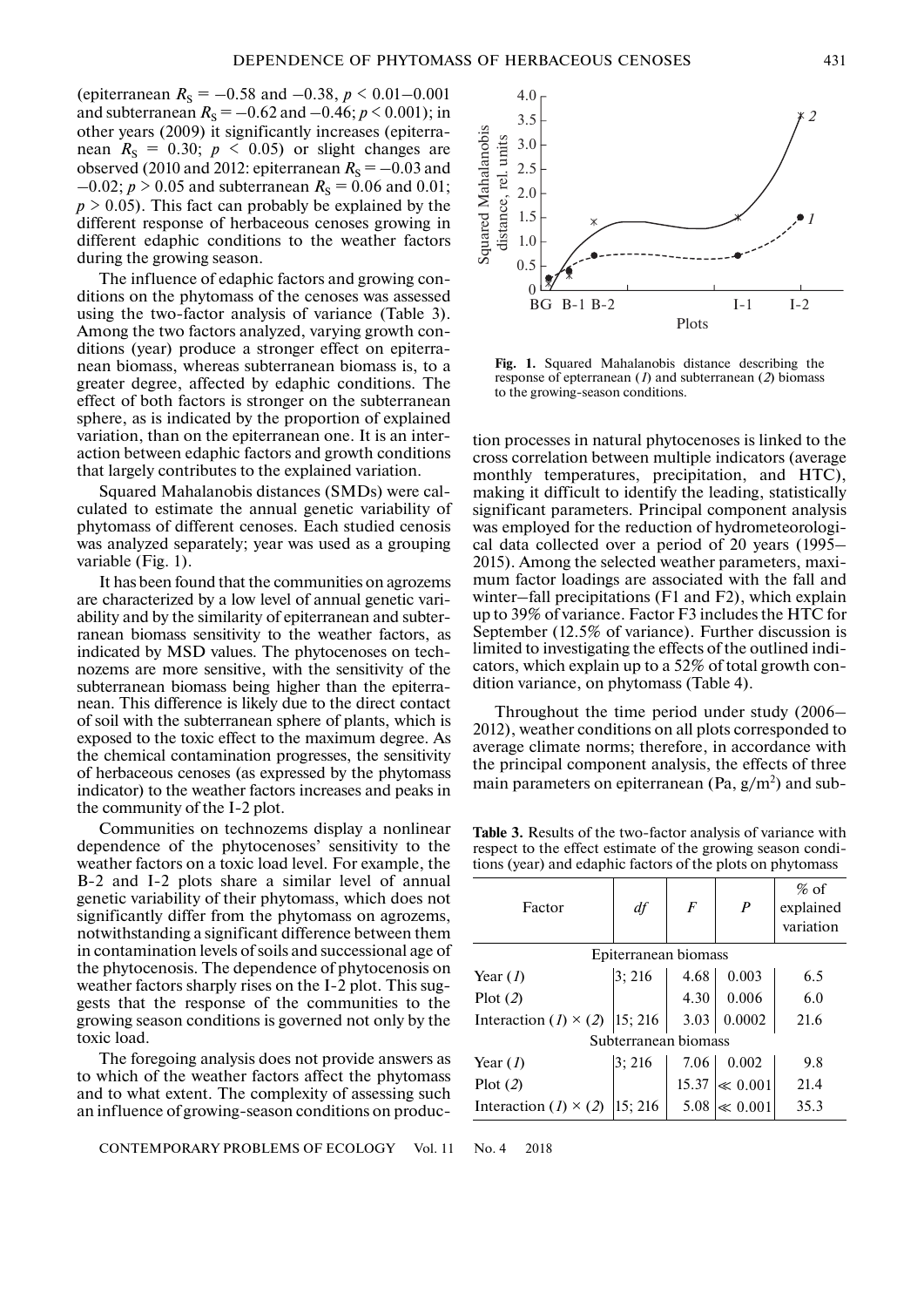| <b>Indicators</b>          | Month     | Principal components |              |  |  |
|----------------------------|-----------|----------------------|--------------|--|--|
|                            |           | 1                    | $\mathbf{2}$ |  |  |
| Monthly average            | April     | $-0.427$             | 0.076        |  |  |
| temperature                | May       | $-0.325$             | 0.285        |  |  |
|                            | June      | $-0.293$             | 0.660        |  |  |
|                            | July      | $-0.581$             | $-0.471$     |  |  |
| Monthly average            | January   | $-0.793$             | 0.110        |  |  |
| precipitation              | February  | $-0.840$             | $-0.041$     |  |  |
|                            | March     | $-0.956$             | 0.086        |  |  |
|                            | April     | $-0.816$             | $-0.190$     |  |  |
|                            | May       | $-0.789$             | 0.172        |  |  |
|                            | June      | $-0.355$             | $-0.277$     |  |  |
|                            | July      | $-0.580$             | $-0.509$     |  |  |
|                            | August    | $-0.544$             | 0.464        |  |  |
|                            | September | $-0.505$             | 0.441        |  |  |
|                            | October   | $-0.915$             | $-0.221$     |  |  |
|                            | November  | $-0.825$             | $-0.057$     |  |  |
|                            | December  | $-0.657$             | $-0.095$     |  |  |
| <b>HTC</b>                 | May       | $-0.612$             | $-0.016$     |  |  |
|                            | June      | $-0.612$             | 0.157        |  |  |
|                            | July      | $-0.125$             | $-0.038$     |  |  |
|                            | August    | $-0.437$             | $-0.481$     |  |  |
|                            | September | $-0.243$             | 0.775        |  |  |
| Eigenvalues                | 7.852     | 2.495                |              |  |  |
| Proportion of the variance | 0.393     | 0.125                |              |  |  |

**Table 4.** Factor loadings of main weather factors on principal components over the period of 1995–2015

Maximum-factor loading levels are typed in semibold.

terranean (Pr,  $g/m^2$ ) biomass were assessed, namely, the sum of precipitation for October–November  $(S_1)$ , the sum of precipitation for January–May  $(S_2)$ , and Selyaninov's hydrothermal coefficient (HTC) for September. The relationship between biological productivity and weather factors is expected to be nonlinear (Odum, 1975); hence, the linearizing transformation (taking the logarithm of both parts of the model) was used prior to regression analysis:

$$
\text{LnP} = a_0 + a_1 \ln S_1 + a_2 \ln S_2 + a_3 \ln \text{HTC}, \qquad (1)
$$

where  $a_0$ ,  $a_1$ ,  $a_2$ , and  $a_3$  are parameters of the model;  $S<sub>1</sub>$  is the sums of precipitation for October–November;  $S_2$  is the sum of precipitation for January–May; and HTC is Selyaninov's hydrothermal coefficient for September.

Constants of the regression models are not statistically significant for the phytocenoses on agrozems (BG and B-1). The outlined weather parameters, though, have a significant effect on the technozem cenoses (B-2, I-1, and I-2), both on their epiterranean and subterranean biomass (Table 5). In addition, the epiterranean biomass is likely to change with the amount of precipitation by the periods and displays both positive and negative trends. The relationship of subterranean biomass with the winter–spring precipitation is positive for all plots and, with the fall amounts, is negative for the agrozem communities and positive for the technosem communities. Winter– spring precipitation is likely to have a weak (not statistically significant) effect on the subterranean biomass of the I-2 plot due to the absence in the vicinity of forest stands, which ensure snow retention. In contrast, the B1 and I-1 plots are surrounded by young forest cenoses, which do ensure the snow retention. A rise in HTC for September negatively impacts phytomass in all instances.

However, since in most cases the constants for the considered predictors are statistically insignificant (Table 5), they can only be indicative of a trend of the influence of the studied factors on phytomass.

We traced the combined effect of the edaphic conditions and weather parameters of the plots on phytomass using GRMs. Models for agrozems and technozems were calculated separately to factor out the possible effect of stages of succession of phytocenoses corresponding to the different plots. The type of model built is

$$
\begin{aligned} \text{Ln} \text{Pa} &= a_0 + a_1 Z + a_2 \ln S_1 \\ &+ a_3 \ln S_2 + a_4 \ln \text{HTC}, \end{aligned} \tag{2}
$$

(Z encodes a plot, while taking on values 1 or 0).

Constants, their statistical significance ( $p \le 0.05$ , highlighted with semibold), and the coefficients of determination of regression models are presented below:

### *Agrozems*

Epiterranean biomass

$$
\begin{aligned} \text{Ln} \text{Pa} &= 2.81 + 0.09 \, Z \left( \text{BG} \right) + 0.29 \ln S_1 \\ &+ 0.25 \ln S_2 - 0.18 \ln \text{HTC}; \, R^2 = 0.05. \end{aligned} \tag{3}
$$

# *Subterranean biomass*

$$
LnPr = 4.89 + 0.07 Z (BG) - 0.94 \ln S1
$$
  
+ 0.90 \ln S<sub>2</sub> - 0.10 \ln HTC;  $R^2$  = 0.1. (4)

# *Technozem*

Epiterranean biomass

LnPa = 2.51 – 0.01 Z (I – 1)  
+ 0.06 Z (I – 2) + **2.06** ln S<sub>1</sub> (5)  
- **1.21** ln S<sub>2</sub> – **0.75** ln HTC; 
$$
R^2 = 0.18
$$
.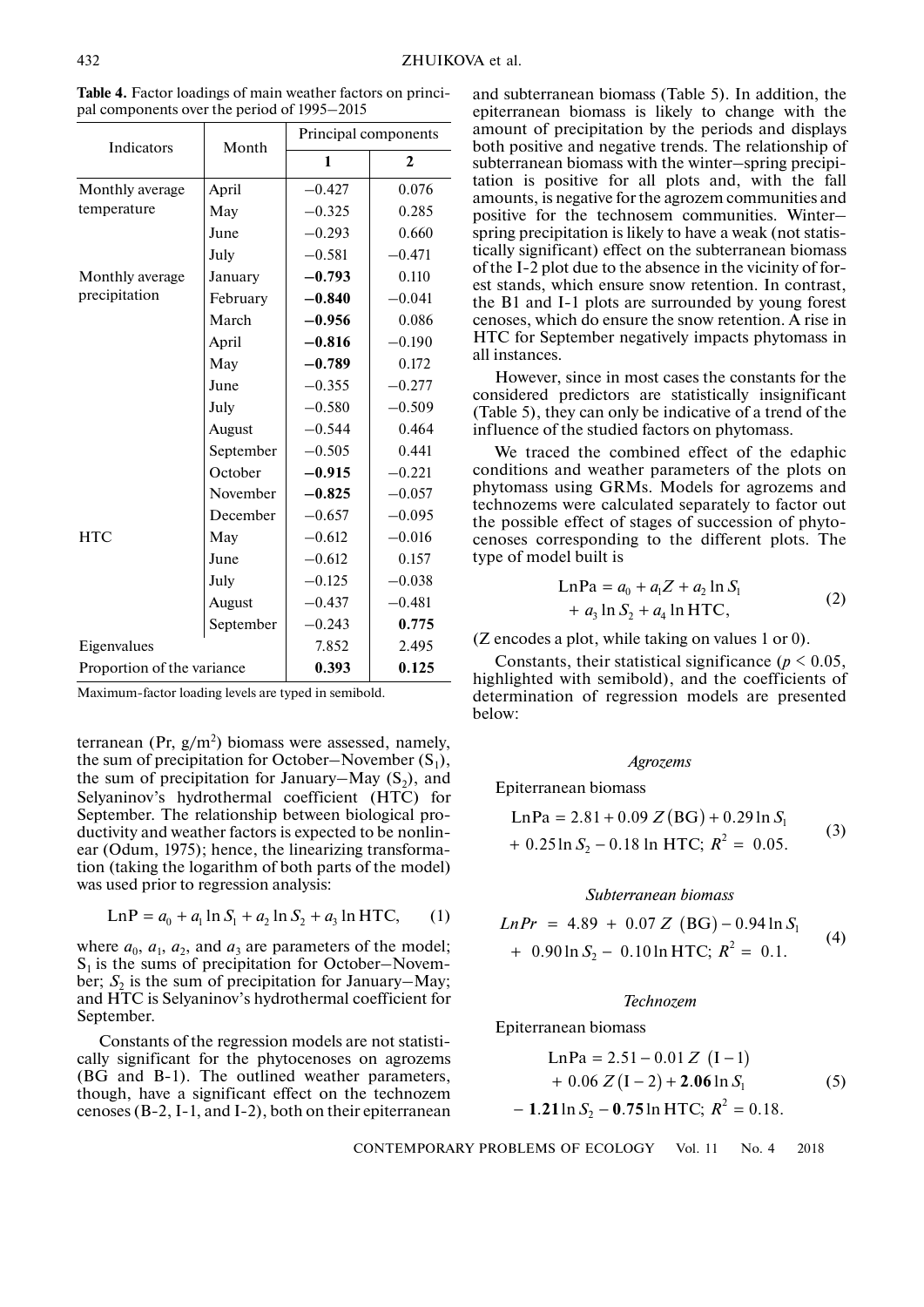| Plot                 |                | Constant; independent variable | $R^2$          |         |      |                  |  |  |  |
|----------------------|----------------|--------------------------------|----------------|---------|------|------------------|--|--|--|
|                      | a <sub>0</sub> | $a_1$ ln $S_1$                 | $a_2$ ln $S_2$ |         |      | $\boldsymbol{p}$ |  |  |  |
| Epiterranean biomass |                |                                |                |         |      |                  |  |  |  |
| <b>BG</b>            | 3.31           | 1.08                           | $-0.48$        | $-0.25$ | 0.06 | 0.39             |  |  |  |
| $B-1$                | 2.23           | $-0.49$                        | 1.00           | $-0.11$ | 0.05 | 0.47             |  |  |  |
| $B-2$                | 0.71           | 1.82                           | $-0.66$        | $-0.73$ | 0.26 | < 0.003          |  |  |  |
| $I-1$                | 1.00           | 3.17                           | $-1.82$        | $-0.55$ | 0.23 | < 0.007          |  |  |  |
| $I-2$                | $-8.41$        | $-1.56$                        | 3.99           | $-0.76$ | 0.30 | < 0.004          |  |  |  |
| Subterranean biomass |                |                                |                |         |      |                  |  |  |  |
| <b>BG</b>            | 3.17           | $-0.44$                        | 0.84           | $-0.15$ | 0.11 | 0.15             |  |  |  |
| $B-1$                | 6.66           | $-1.49$                        | 1.00           | $-0.06$ | 0.11 | 0.15             |  |  |  |
| $B-2$                | $-7.12$        | 0.36                           | 2.05           | $-0.69$ | 0.38 | < 0.001          |  |  |  |
| $I-1$                | $-7.65$        | 0.59                           | 1.98           | $-0.20$ | 0.40 | < 0.001          |  |  |  |
| $I-2$                | $-2.65$        | 1.37                           | 0.39           | $-1.37$ | 0.45 | < 0.001          |  |  |  |

**Table 5.** Characteristics of Eq. (1) for epiterranean and subterranean biomass

Statistically significant constants ( $p \le 0.05$ ) are typed in semibold.

*Subterranean biomass* (6)  $\text{LnPr} = -5.95 - 0.19Z(1 - 1)$  $+ 0.32Z(1 - 2) + 0.76\ln S_1 + 1.51\ln S_2$  $-0.75 \ln \text{HTC}$ ;  $R^2 = 0.33$ .

The combined effects  $(Z \times \ln S_1; Z \times \ln S_2;$  $Z \times$  ln HTC) were entered sequentially into each model (3–6). Further, we established their statistical significance and contribution to an improvement of the corresponding model (increase in the coefficient of determination).

After analyzing the phytomass of the agrozem communities, none of the studied combined effects "plot × weather parameter" were found to have a statistical significance ( $p > 0.05$ ) or make any substantial contribution to improve models 3 and 4 ( $R^2$  < 0.12). In contrast, an analysis of phytomass of the technozem communities revealed that combined effects "plot × sum of precipitation (October–November)" and "plot  $\times$  HTC (September)" were statistically significant ( $p \le 0.001$ ) and improved the coherence of the theoretical data (obtained for models 5 and 6) with the factual data both for epiterranean ( $R^2 = 0.24$ ) and subterranean ( $R^2 =$ 0.37–0.43) biomass.

Thus, the effect of weather parameters (precipitation and HTC) on phytomass of the studied phytocenoses is manifested in different ways depending on edaphic conditions, including HM soil contamination.

## DISCUSSION

Based on an analysis of the weather factors that affect the phytomass of herbaceous plant communities, the most significant proved to be precipitation for the period of October–November and the months of

CONTEMPORARY PROBLEMS OF ECOLOGY Vol. 11 No. 4 2018

January–May, as well as Selyaninov's hydrothermal coefficient; however, their effect does not appear to be unique*.* It is specific characteristics of soils that seem to be responsible for the observed lack of statistically significant influence of these indicators on epiterranean and subterranean biomass of the agrozem plots (BG and B-1) and technozem plots (B-2, I-1, and I-2). The first two plots are characterized by agricultural soddy–podzolic soils prograded by "sod" soil-forming process. These plots feature rocky "heavy" loam (alphitite content of 40% and more) and clay soils formed on the diluvium of calcareous clays with the pronounced horizons (O, AY, P, (EL), BEL, BT). The thickness of the matted humus horizon АY is 0–4 cm; the plow horizon (Р) is 19–25 cm.

In contrast to agrozems, technozems are young soils formed on dumps of different types and subtypes; e.g., the B-2 is presented by silty loams on talc schist with anthropogenic inclusions; I-1 is presented by rocky clay loams with inclusions of iron ore agglomerate, concentrate, slag, limestone, talc, etc.; and I-2 is presented by rocky heavy loams with inclusions of slag, ore, crushstone, and crushed quartz and talc stone (Zhuikova et al., 2015). Only the O, AY, and Ctech horizons are clearly distinguished in the technozems. The thickness of the sod horizon does not exceed 6 cm; there is no plow horizon. The soil structuring and availability of the developed plow horizon seem to ensure the continued fertility of agrozems and less exposure of their productivity of cenoses to weather factors, as opposed to technozems, young soils of which are unable to sustain fertility. This is in concordance with the ideas about an increase in soil fertility resources as soil develops over time (e.g., Kukresh, 2011).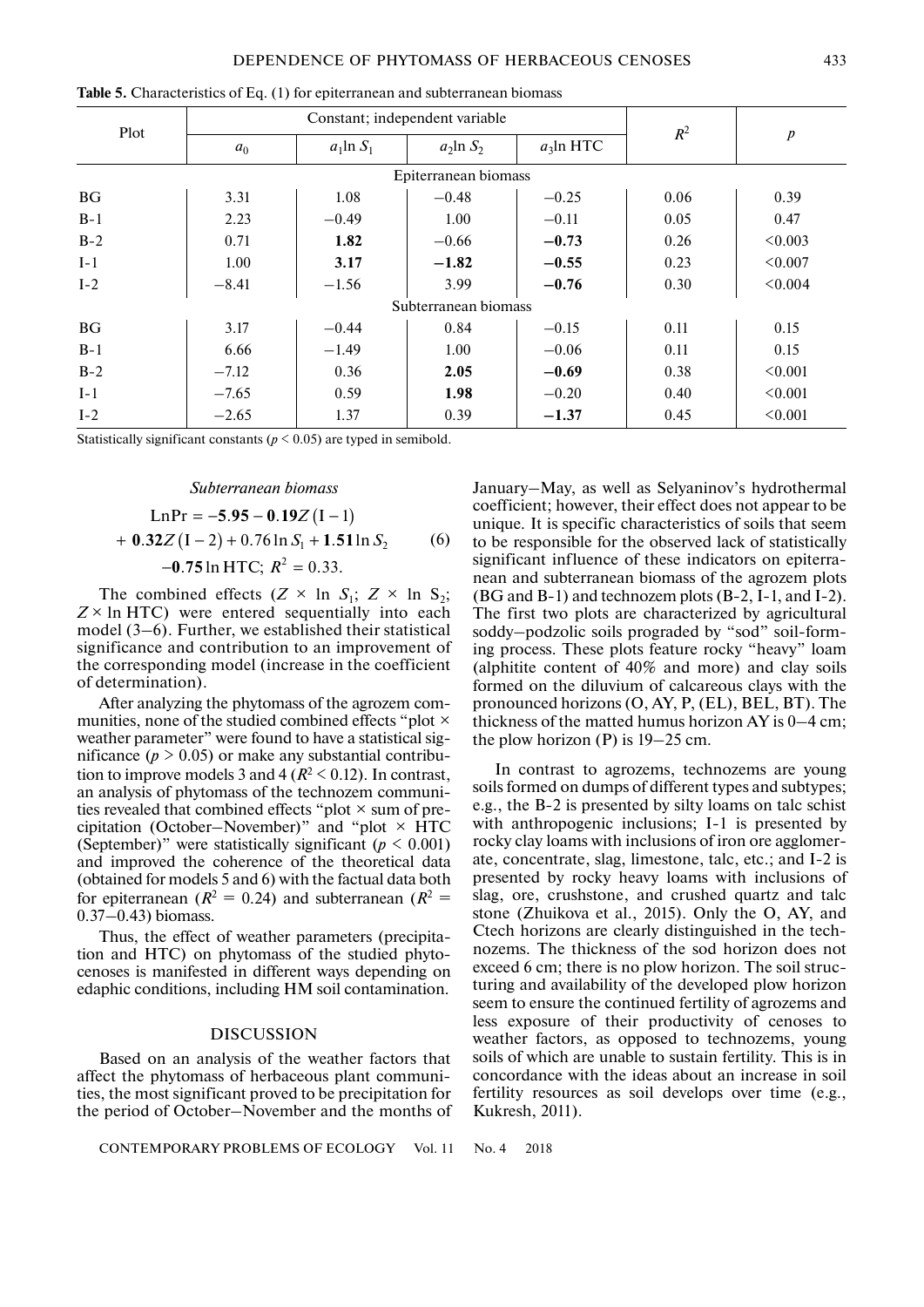

**Fig. 2.** Cluster analysis of epiterranean biomass of herbaceous cenoses on plots with different levels of chemical contamination.

The determined differences in response of phytocenoses to weather conditions cannot be narrowed down to edaphic conditions alone. A certain part can be undoubtedly attributed to the species composition and the dominance structure of herbaceous cenoses. The most remarkable differences are manifested on the technozem plots.

The B-2 community includes 47 species and is polydominant in structure. In different years (2006 and 2009–2011), its codominants were represented by the following species: *Trifolium pratense* L. (13–18%), *Festuca pratensis* Huds. (20%), *Poa palustris* L. (17%), *Lathyrus pratensis* L. (13–15%), *Carum carvi* L. (11– 16%), *Achillea millefolium* L. (11%), *Leucanthemum vulgare* Lam. (10%), *Veronica chamaedrys* L. (12%), and *V. longifolia* L. (10%). A group of "other species" contributes 33–63% to the total structure of epiterranean biomass. Single dominant species *T. pratense* L. (23%) and two subdominant species *L. pratensis* L. (13%) and *C. carvi* (10%) occurred in the community in 2010. The annual genetic variability for epiterranean biomass of the dominant species is 42.5%.

There are 42 species growing in the I-1 plot cenosis. The species structure is characterized by the stability of *Calamagrostis epigeios* (L.) Roth. dominance with a 35–53% participation in epiterranean biomass. The absolute dominance of this species was noted only for 2011 and 2012. The species was relatively dominant in 2006 and 2010. Subdominants were represented by *T. pratense* L. (11–20%) most of the time and *Chamerion angustifolium* (L.) Holub (10%) and *Melilotus albus* Medik. (11%) in some years. Two codominants were present in the cenosis in 2009, namely, *C. epigeios* (L.) Roth. (45%) and *L. pratensis* L. (25%). Other species accounted for 29–53%. The annual level of genetic variability for the epiterranean biomass of the dominant species was 48.6%.

Phytocenosis of the I-2 plot contains 32 species and features a stable dominance of bushgrass with 46–69% participation. Its absolute dominance was recorded in 2009–2011. Subdominants are represented by *L. pratensis* L. (11%) or *Cirsium setosum* (Willd.) Bess. (16%). In 2012, the share of *C. epigeios* (L.) Roth. in the total phytomass was slightly under 50% (46.4%). Along with it, *L. pratensis* L. (28%.) was gaining phytomass, corresponding to the dominant status. Other species accounted for 15–26% of the structure of dominance. The annual genetic variability level for the epiterranean biomass of the dominant species was 48.6%.

It has been established that the total phytomass of a cenosis is correlated with a phytomass of the dominant  $(R<sub>S</sub> = 0.61; N = 20; p = 0.004)$ . The degree of variation of the latter increases along the gradient of contamination from  $26.0-26.5\%$  on agrozems to  $42.5-53.5\%$  on technozems and is correlated with values of squared Mahalanobis distance  $(R<sub>S</sub> = 0.8)$ , which reflect the response of epiterranean biomass to conditions of the growing season (Fig. 1). The sensitivity of the cenoses to weather factors in terms of the phytomass indicator is also associated with species richness. Within the entire contamination gradient under investigation, we observed a decline in species richness from 55 species on agrozems to 32 on the I-2 ( $R<sub>S</sub> = -0.9$ ;  $N = 5$ ;  $p = 0.0037$ , which is inversely related to the annual genetic variability of the phytomass  $(R<sub>S</sub> = -0.8)$ .

Distinctions in species richness between agrozems and technozems become evident when clustering the 5 years of observations over the phytomass of plants growing on the studied plots (Fig. 2).

It is possible to group into the same cluster the communities of BG and B-1 plots, which are similar in agrochemical features of the soils they are growing on and successional age (meadow-type cenoses); communities on technozems (B-2, I-1, and I-2) do not form a single cluster. This appears to be governed by the aforementioned differences in soils of the plots and the species richness of their phytocenoses.

The established dependence of phytomass on the sum of precipitation for October–November and January–May on the given plots can be attributed to two important periods defined in the development of herbaceous perennials, which have an impact on their productivity, that is, the spring period associated with the onset of growing and active processes of phytomass gain and the fall period, whereby the formation of vegetative and reproductive buds occurs, the quantity and quality of which affects the yield of the next year (Kuperman, 1977; Mustafaev, 2007). Perennial meadow graminoid species display spring and summer–fall periods of tillering, the intensity of which is influenced by the moisture regime; type, dose, and timing of fertilizer application; and other factors (Mustafaev, 2007).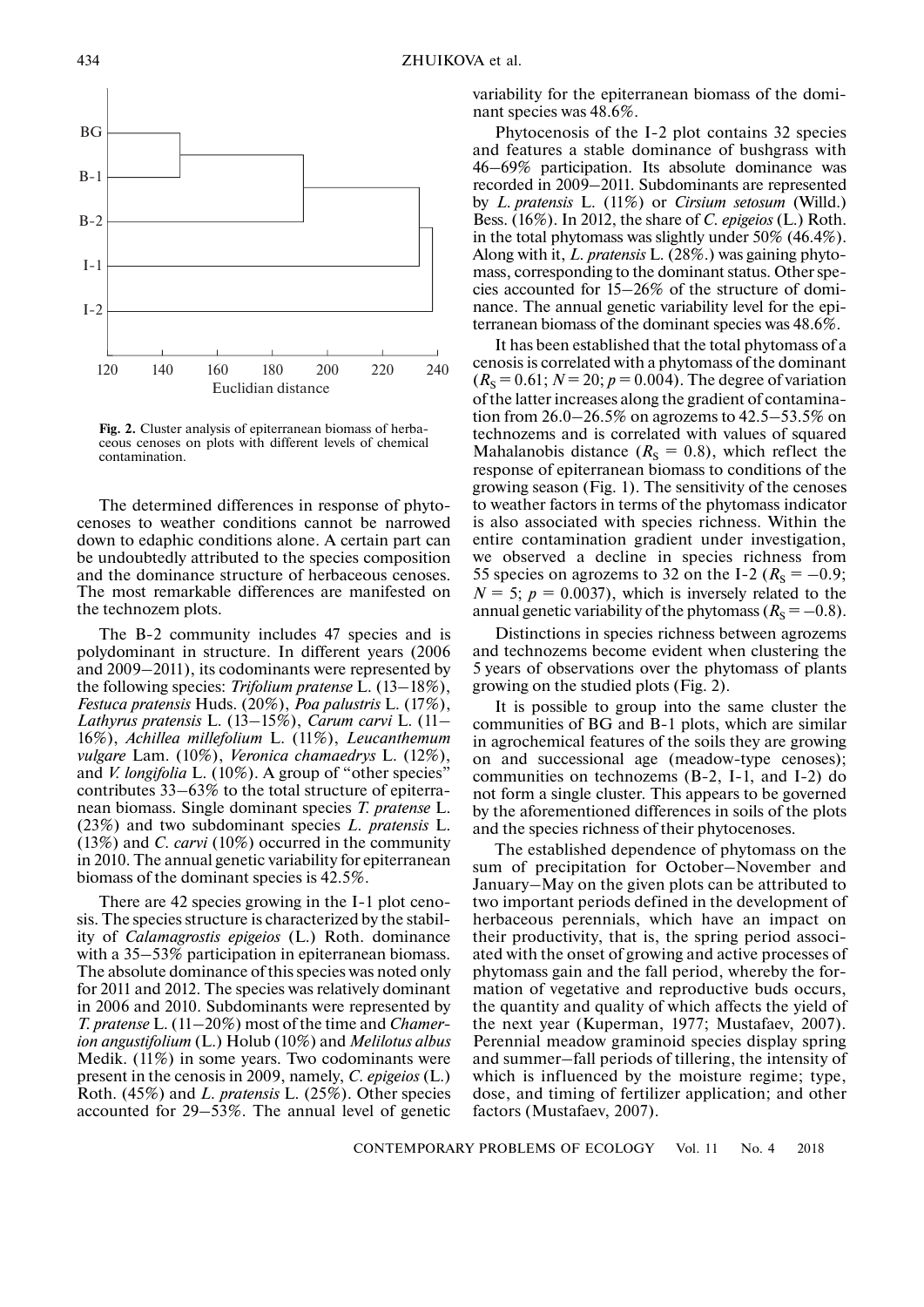Precipitation in October–November performs the moisture-accumulation function and positively impacts the epiterranean biomass. This is closely associated with preventing winter desiccation and the springtime lack of moisture that control the onset of growth. On the other hand, the heat capacity of wet soil is higher than that of dry soil; therefore, sufficiently moistened soil retains heat longer and freezes and thaws more slowly. Hence, with January thaws, the temperature variation will be smoothed out, which is favorable for plants (Yudaev and Bulanova, 2013; Lyashevskii and Tishchenko, 2017; Umarova et al., 2011).

According to our model, it is the sum of precipitation for January–May that positively impacts subterranean biomass. This is probably related to snow-cover depth, which does not only protect the root zone from frost penetration but also supplies the soil with the necessary reserve of soil moisture during the spring melt period.

The negative impact of the winter–spring precipitation on epiterranean biomass determined for the I-1 plot can likely be explained by the asphyxiation effect (Podgornyi, 1971). This primarily concerns nonhardy plants, including, for example, *T. pratense* L. (Mustafaev, 2007). The position that this species (occurring on the I-1 plot) occupies in the cenosis structure varies. During the seasons with dry winter conditions, it builds up the maximum phytomass (up to  $68 \text{ g/m}^2$ ) and acts as a subdominant species with a relative dominance of 20% and more, which promotes the total phytomass gain up to  $333 \text{ g/m}^2$ . During growing seasons with snowy winters, its phytomass drops to 4–  $20 \text{ g/m}^2$  and the participation in the total phytomass of the community is reduced to  $1-11\%$  or is excluded from the dominant group altogether

Rather surprisingly, no direct effect on productivity in the studied herbaceous cenoses is observed from monthly average temperatures. This weather parameter is taken into account only by means of Selyaninov's hydrothermal coefficient, the effect of which is negatively correlated with phytomass (Table 5). The impact that the HTC for September has on productivity arises from an excessive accumulation of water in the soil and low air temperature. In this setting, water viscosity increases; this results in a decrease in its mobility, the permeability of cytoplasm, and rates of all metabolic processes. Such a "physiological drought" can inhibit the development of subterranean and epiterranean organs of plants (Yakushkina and Bakhtenko, 2005). Fall periods with a small amount of precipitation and high effective temperatures are favorable for the formation of epiterranean and subterranean biomass.

The seemingly surprising excessive sensitivity to weather factors displayed by subterranean biomass of technozem cenoses through an increased annual genetic variability when compared to the epiterranean biomass appear to be due to the direct contact of the subterranean sphere of plants with the soil,

which is exposed to the maximum toxic effects from the presence of high concentrations of HMs in soils of these plots.

# **CONCLUSIONS**

(1) In the conditions of the Middle Urals, among the selected parameters (monthly average temperatures, the sum of precipitation by months, and Selyaninov's hydrothermal coefficient), the maximum factor loading were found to correlate with the fall and winter–spring precipitation, as well as HTC for September, based on 20 years of hydrometeorological observations using the principal component analysis.

(2) As was shown by the results of regression analysis, anthropogenically impacted but structured soils of the deposits that feature a sufficiently developed plow horizon (agrozems) assure the continued productivity of herbaceous cenoses and reduce their dependence on the growing conditions.

(3) The cenoses that are formed on young soils of dumps (technosems) are in marked contrast to the phytocenoses of the deposits (agrozems) and display less resistance and higher sensitivity to changes in weather factors. The sensitivity of the herbaceous cenoses (as expressed by the phytomass indicator) is observed to increase along the soil-contamination gradient, while being more pronounced for the subterranean sphere. However, the dependence is nonlinear, since it is determined by a broad range of factors.

(4) The degree of manifestation of a response of some technozem phytocenoses to the leading weather factors is determined by edaphic conditions that impact the species diversity and the dominance structure in the communities. Fall periods with a small amount of precipitation and high active temperatures were found to be the most favorable for the formation of epiterranean and subterranean biomass on such soil.

#### ACKNOWLEDGMENTS

This work was supported as part of the Programs of the Ural Branch of the Russian Academy of Sciences (no. 18–4–4–9) and Government Procurement from the Institute of Plant and Animal Ecology, Ural Branch, Russian Academy of Sciences.

## REFERENCES

- Andreyashkina, N.I., Composition of plant communities in natural and technogenically disturbed ecotopes on watersheds of the Yamal Peninsula: Floristic diversity, *Russ. J. Ecol*., 2012, vol. 43, no. 1, pp. 19–23.
- Belykh, E.S., Maystrenko, T.A., Grusdev, B.I., Vakhrusheva, O.M., Kaneva, A.V., Trapeznikov, A.V., and Zainullin, V.G., Species diversity of plant communities from territories anthropogenically contaminated with natural radionuclides, *Russ. J. Ecol*., 2015, vol. 46, no. 5, pp. 425–430.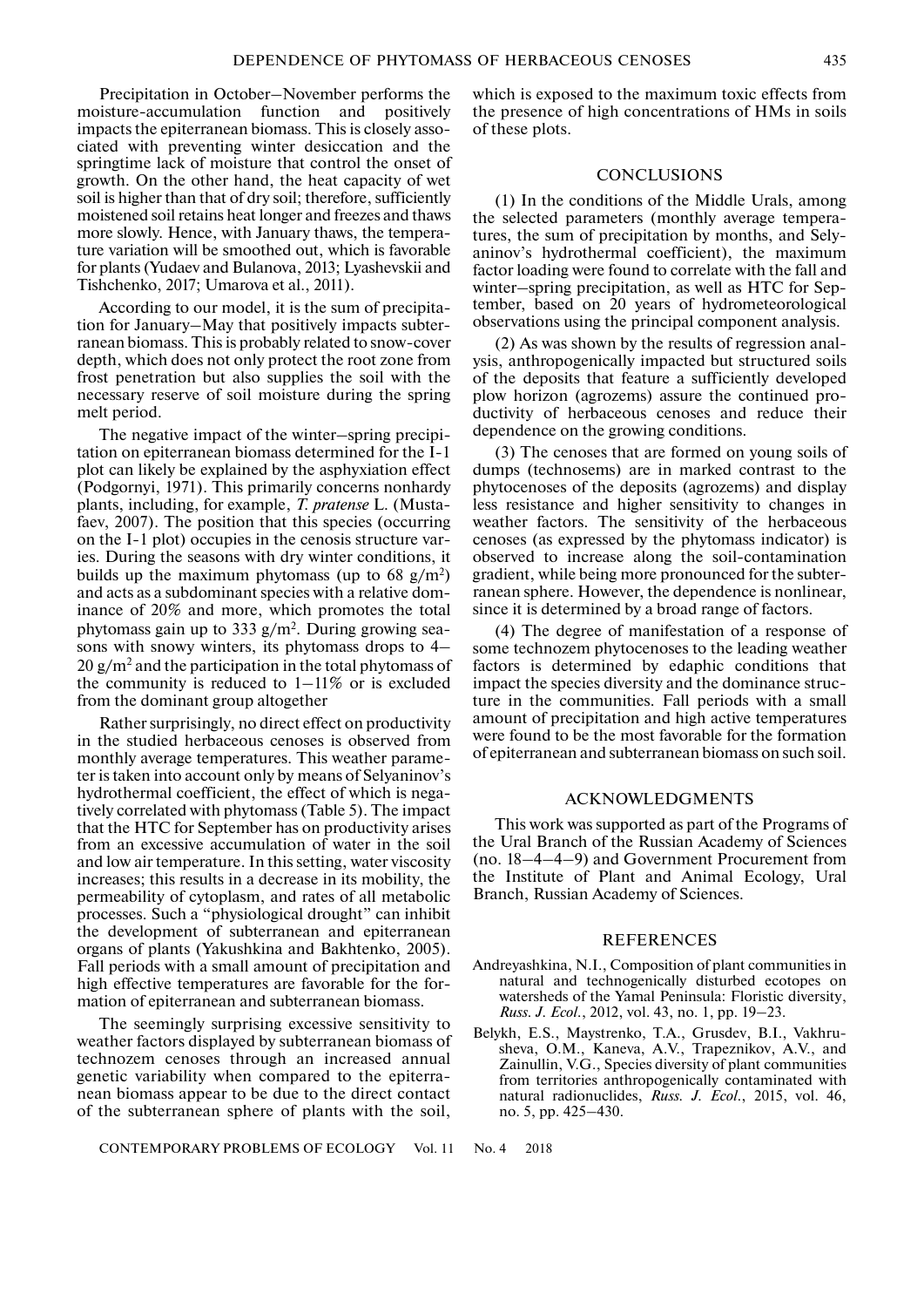- Bezel, V.S., Zhuikova, T.V., and Pozolotina, V.N., The structure of dandelion cenopopulations and specific features of heavy metal accumulation, *Russ. J. Ecol*., 1998, vol. 29, no. 5, pp. 331–337.
- Bezel', V.S., Zhuikova, T.V., Gordeeva, V.A., Meling, E.V., Trubyanov, A.B., and Glotov, N.V., Aboveground phytomass and rate of plant debris decomposition in herbaceous communities exposed to soil pollution with heavy metals, *Russ. J. Ecol*., 2016, vol. 47, no. 4, pp. 343–348.
- Dymova, T.V., Succession of vegetation cover in the Volga River delta affected by anthropogenic impact, *Al'm. Sovrem. Nauki Obraz*., 2009, no. 11-1, pp. 127–129.
- Glazunov, V.A., Anthropogenic impact on vegetation cover in the forest-steppe zone of Tyumen oblast, *Usp. Sovrem. Estestvozn*., 2005, no. 11, pp. 80–81.
- *Global Environmental Monitoring System (GEMS): Action Plan for Phase I. SCOPE Report 3*, Toronto, 1973.
- Gorchakovsky, P.L. and Korobeinikova, V.P., Primary productivity of several meadow communities in the Southern Urals, *Sov. J. Ecol*., 1975, vol. 6, no. 3, pp. 191–200.
- Gordeeva, V.A. and Zhuikova, T.V., Productivity of herbal communities under combined action of chemical pollution and weather-climatic factors, *Materialy X Vserossiiskoi nauchno-prakticheskoi konferentsii s mezhdunarodnym uchastiem "Tobol'sk nauchnyi–2014," Tobol'sk, Rossiya, 7–8 noyabrya 2014 g.* (Proc. X All-Russ. Sci.-Pract. Conf. with Int. Participation "Science in Tobolsk Region–2014," Tobolsk, Russia, November 7–8, 2014), Tobolsk: Tyumen. Izd. Dom, 2014, pp. 58–61.
- Igosheva, N.I., Flora and plant communities of disturbed lands in the southern hypoarctic tundra subzone, *Russ. J. Ecol*., 2007, vol. 38, no. 2, pp. 131–134.
- Ivshina, I.B., Kostina, L.V., Kamenskikh, T.N., Zhuikova, V.A., Zhuikova, T.V., and Bezel', V.S., Soil microbiocenosis as an indicator of stability of meadow communities in the environment polluted with heavy metals, *Russ. J. Ecol*., 2014, vol. 45, no. 2, pp. 83–89.
- Kaigorodova, S.Yu., Zhuikova, T.V., Zhuikova, V.A., Bezel', V.S., and Ivshina, I.B., Characteristic of anthropogenically degraded soils and microbial complex on the territory of Nizhny Tagil industrial region, *Materialy IV mezhdunarodnoi nauchnoi konferentsii "Sovremennye problemy zagryazneniya pochv"* (Proc. IV Int. Sci. Conf. "Modern Problems of Soil Pollution"), Moscow, 2013, pp. 226–231.
- Kayumov, F.G., Sidorov, Yu.N., and Dokina, N.N., Natural phytocenosises and their productivity maintenance in the zone of dry steppes of Orenburg oblast, *Dostizh. Nauki Tekh. APK*, 2014, no. 10, pp. 40–42.
- Kaznina, N.M., Titov, A.F., Batova, Yu.B., Dorshakova, N.V., and Karapetyan, T.A., Evaluation of technogenic pollution degree of environment by heavy metals by analysis of vegetation state, *Tr. Karel. Nauch. Tsentra, Ross. Akad. Nauk*, 2015, no. 2, pp. 89–94.
- Kharitonov, Yu.D. and Boikov, T.G., Biomass of underground plant organs in steppe phytocenosis of western Transbaikalia, *Russ. J. Ecol*., 1999, vol. 30, no. 5, pp. 313–316.
- Khudsar, T., Mahmooduzzafar, Iqbal, M., and Sairam, R.K., Zinc-induced changes in morpho-physiological and biochemical parameters in *Artemisia annua, Biol. Plant*., 2004, vol. 48, no. 2, pp. 255–260.
- Kosobrukhov, A., Knyazeva, I., and Mudrik, V., Plantago major plants responses to increase content of lead in soil: growth and photosynthesis, *J. Plant Growth Regul*., 2004, vol. 42, pp. 145–151.
- Kryuchkov, A.G., The models of weather factors for development of photosynthetic parameters of spring hard wheat in the steppe of Orenburg Trans-Ural region, *Izv. Orenb. Gos. Agrar. Univ*., 2016, no. 5 (61), pp. 14–18.
- Kukresh, L., General factors of efficient land agriculture: advanced crop rotation, *Bel. Sel. Khoz*., 2011, no. 7, pp. 16–19.
- Kuperman, F.M., *Morfofiziologiya rastenii. Morfofiziologicheskii analiz etapov organogeneza razlichnykh zhiznennykh form pokrytosemennykh rastenii* (Morphophysiology of the Plants. Morphophysiological Analysis of Ontogenesis Stages of Different Life Forms of Angiosperms), Moscow: Vysshaya Shkola, 1977.
- Kurkin, K.A., Law of the minimum and factors limiting the productivity of meadow phytocenoses, *Russ. J. Ecol*., 1996, vol. 27, no. 5, pp. 326–329.
- Laidinen, G.F., Gruzdeva, L.I., Titov, A.F., Kaznina, N.M., Batova, Yu.V., and Sushchuk, A.A., Herbal vegetation and communities of soil nematodes under industrial pollution, *Tr. Karel. Nauch. Tsentra, Ross. Akad. Nauk*, 2013, no. 6, pp. 17–26.
- Lyashevskii, V.I. and Tishchnko, A.P., Rechargeable watering in the Crimea, *Puti Povysh. Eff. Oroshaemogo Zemled*., 2017, no. 1 (65), pp. 16–21.
- Meling, E.V. and Zhuikova, T.V., Influence of weather-climatic factors on the projective coverage of species of meadow communities in the gradient of chemical pollution, *Materialy IV Vserossiiskoi nauchno-prakticheskoi konferentsii "Biologicheskie sistemy: ustoichivost', mekhanizmy i printsipy funktsionirovaniya," Nizhnii Tagil, 26–29 marta 2012 g.* (Proc. IV All-Russ. Sci.-Pract. Conf. "Biological Systems: Resistance, Mechanisms and Functions," Nizhny Tagil, March 26–29, 2012), Nizhny Tagil: Nizhnetagil'sk. Gos Sots.-Pedagog. Akad., 2012, part 2, pp. 53–59.
- Meling, E.V. and Zhuikova, T.V., Influence of weather and climate factors on the specific saturation of meadow communities at the soil pollution by heavy metals, *Materialy VI Vserossikoi nauchnoi konferentsii s mezhdunarodnym uchastiem "Printsipy i sposoby sokhraneniya bioraznoobraziya," 11–14 marta 2015 g.* (Proc. VI All-Russ. Sci. Conf. with Int. Participation "Principles and Measures for Conservation of Biological Diversity, March 11–14, 2015), Yoshkar-Ola, 2015, pp. 85–88.
- *Metodicheskie rekomendatsii po provedeniyu polevykh i laboratornykh issledovanii pochv i rastenii pri kontrole zagryazneniya okruzhayushchei sredy metallami* (Manual for Field and Laboratory Analysis of Soils and Plants in Monitoring of Environmental Pollution by Heavy Metals), Moscow: Gidrometeoizdat, 1981, pp. 9–33.
- Mirkin, B.M., Naumova, L.G., and Solomeshch, A.I., *Sovremennaya nauka o rastitel'nosti: uchebnoe posobie dlya vuzov* (Modern Science on Vegetation: Manual for Higher Education Institutions), Moscow: Logos, 2001.
- Morozova, G.Yu., Monitoring of urban environment: structure of the plant populations, *Izv. Samar. Nauch. Tsentra, Ross. Akad. Nauk*, 2009, vol. 11, no. 1 (6), pp. 1170–1173.